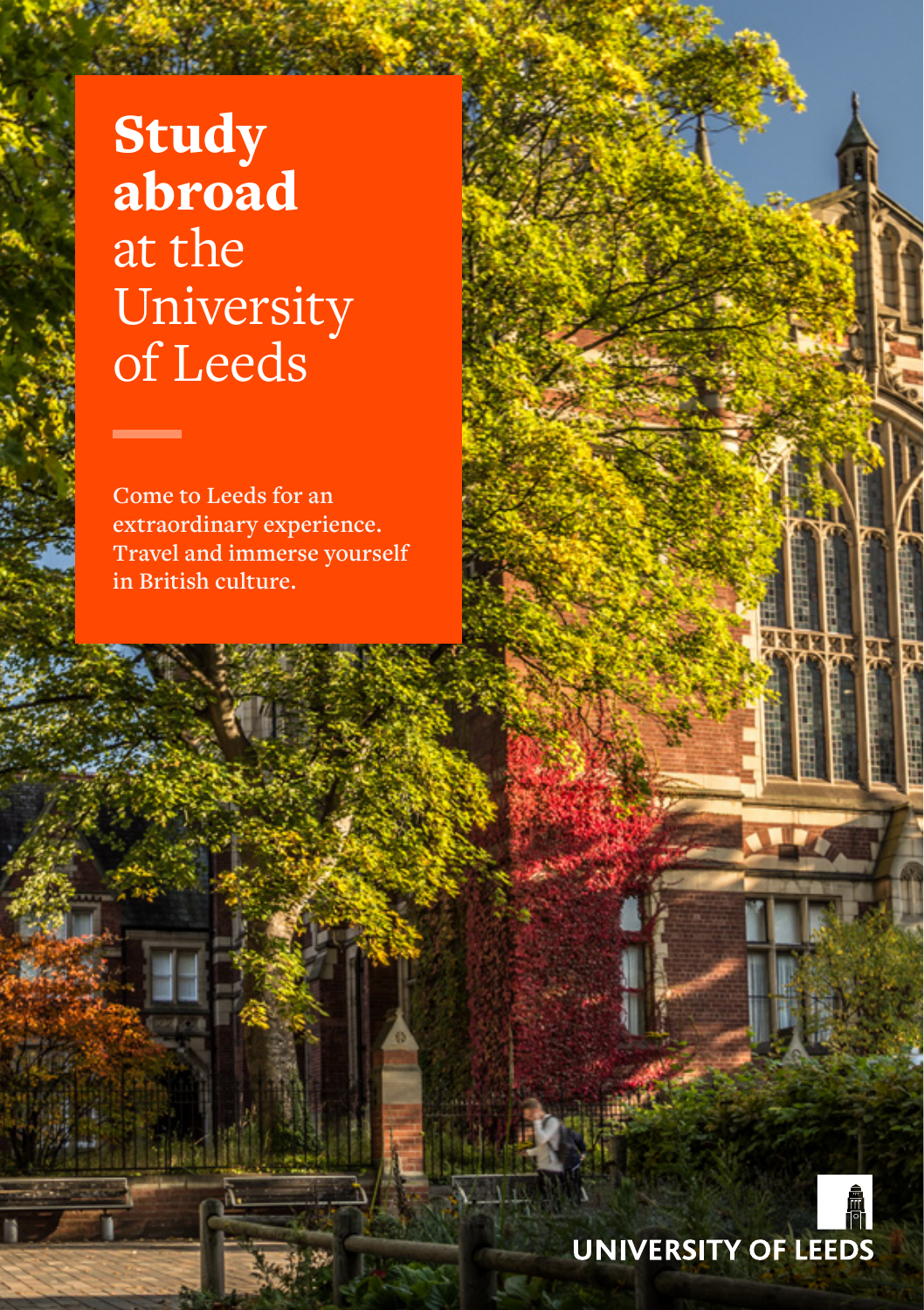

# Welcome to Leeds

Tailor your experience by choosing from a wide range of subjects and take advantage of life-changing opportunities. Here you'll have an exceptional student experience.

# Top 100 university in the world

QS World University Rankings 2021

Study among experts who share your passion for your subject. Research will be at the heart of your studies and you'll hear about new discoveries as they're happening. Make an impact, learn how to define problems and find the answers. We were awarded a Gold rating in the Teaching Excellence Framework, the highest award possible, reflecting the quality of our teaching.

Teaching here is designed to be flexible, offering a blend of face-to-face and online learning. Our digital learning environment is interactive and engaging, using the latest multimedia facilities to stimulate discussion between you and your tutors, to give you a supportive and community focused experience.

You'll join our community of students and academics from all over the world, providing a culturally diverse and interesting environment in which to live and study. On our single-site campus you'll be just a ten-minute walk from the City Centre of Leeds.

### Your learning environment

Choose from a wide range of modules that include both traditional and innovative subjects. You'll find all the facilities you'll need to support and enhance your academic studies.

Our University Library is one of the major academic research libraries in the UK. Four libraries on campus provide a variety of different working environments, including flexible group study areas and silent individual study spaces.

A single login will give you access to all University IT services. You'll benefit from personalised content, like your timetable and library record, on our mobile app. You'll have access to more than 1,800 PCs across our cafés and clusters, free, high-speed wi-fi in most areas, and a secure email account with access to email, calendar, contacts and tasks, wherever you are.

## Sport and fitness

The University has three sporting venues and you will get free membership for The Edge, our indoor sports facility, which has a 250-station fitness suite, a 25m swimming pool, sauna and steam room and more than 70 classes per week.

# Leeds University Union

Develop your team working and leaderships skills and make new friends by joining a club or society. The award-winning Leeds University Union (LUU) gives you access to over 300 activities, clubs and societies so you can try something new or continue an existing interest. You'll have the opportunity find what's right for you through the Union's 'give-it-a-go' sessions. There's also a student advice centre, shops, bars and clubs.

# 35th most international university in the world

Times Higher Education 2020



*"Choosing University of Leeds for my year abroad has proven to be a true blessing – the Study Abroad Programme has given me the chance to grow, explore and learn more about myself, my relationships, my community and academic ambitions."*

> **Valeria Elsesser, Heidelberg University, Germany**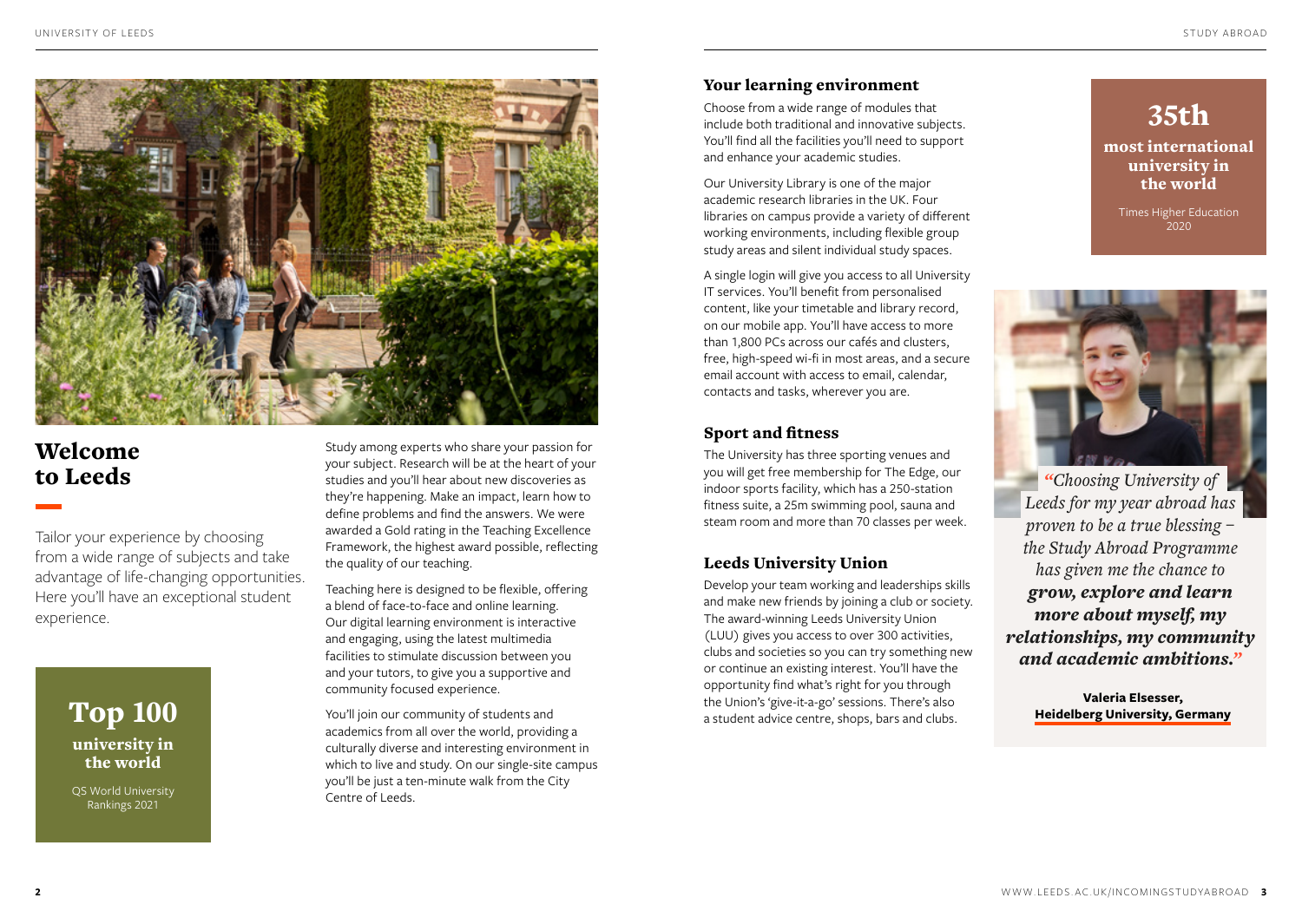

# Leeds the city

Leeds is in Yorkshire, Northern England – a lively, multicultural city in the middle of Great Britain. It's one of the largest financial and business services centres in the UK outside London, and a centre for culture and entertainment, with worldclass art collections, several theatres and museums, and many bars and restaurants.

The city is one of the UK's top shopping destination and boasts over two miles of traffic free shopping and beautiful Victorian and Edwardian arcades, with shops of every kind. Leeds has a vibrant nightlife, with clubs and bars offering music for all tastes. There are lots of live music venues, including the University's students' union.

With over 60,000 students, Leeds is one of the UK's most exciting cities. Its comparative affordability and student-friendly atmosphere make it an ideal place to live and learn for a semester or a year.

Its central location makes Leeds a perfect starting point for trips to London, Manchester or Edinburgh, all within three hours on the train. The city is well connected to the rest of the UK by affordable and extensive coach and rail services.

Leeds Bradford Airport is only 30 minutes away from the University and provides regular flights to cities across Europe. A flight to Paris or Amsterdam takes only 90 minutes.

Leeds is one of the UK's greenest cities, with more than 4,000 hectares of green space. You'll find many areas of natural beauty and interest around the city, such as Roundhay Park, Temple Newsam, Harewood House and Kirkstall Abbey.

The Yorkshire Dales, Peak District and Lake District national parks are all within easy reach of Leeds. Historic locations like York, Harrogate, Haworth and Scarborough are just a day trip away.

# What can I Study?

Our exchange and study abroad students are taught alongside home and international students taking full undergraduate degree programmes. Modules (courses) are available in the following subject areas:

#### **Faculty of Medicine and Health**

Healthcare Studies, Medical Physics, Psychology.

#### **Faculty of Biological Sciences**

Biochemistry, Biological Sciences, Biomedical Sciences, Microbiology, Pharmacology, Sport Sciences/Physiology.

#### **Faculty of Business**

Accounting and Finance, Business Analytics, Economics, Human Resource Management, International Business, Management, Marketing.

#### **Faculty of Engineering**

Aviation Engineering, Chemical and Process Engineering\*, Civil Engineering, Computing, Electronic and Electrical Engineering\*, Environmental Engineering, Materials Engineering, Mechanical Engineering\*, Product Design.

#### **Faculty of Environment**

Environmental Science, Geography, Geological Sciences, Geophysical Sciences, Sustainability and Environmental Management, Transport Studies.

#### **Faculty of Mathematics and Physical Sciences**

Chemistry, Colour Science, Food Science and Nutrition, Mathematics, Physics and Astronomy.

#### **Faculty of Arts, Humanities and Cultures**

Classics, Cultural Studies, Cultures and Societies, Design†, English Language and Literature, Fashion Design & Marketing\*, Fine Art, History, History of Art, Languages, Linguistics, Medieval Studies, Media and Communication†, Music, Performance Design and Management, Philosophy, Theatre and Performance, Theology and Religious Studies.

#### **Faculty of Education, Social Sciences and Law**

Childhood Studies, Criminal Justice and Criminology, Education, Law, Parliamentary Studies, Politics and International Studies, Sociology, Social Policy

#### **Skills modules**

Career Development, Inter-Disciplinary Ethics, Leeds Skills electives, Languages for All

**Find out more about studies at Leeds**

## **[www.leeds.ac.uk/](http://www.leeds.ac.uk/incomingstudyabroad) [incomingstudyabroad](http://www.leeds.ac.uk/incomingstudyabroad)**

† Must be majoring at home university

\* Must study at Leeds for the full academic year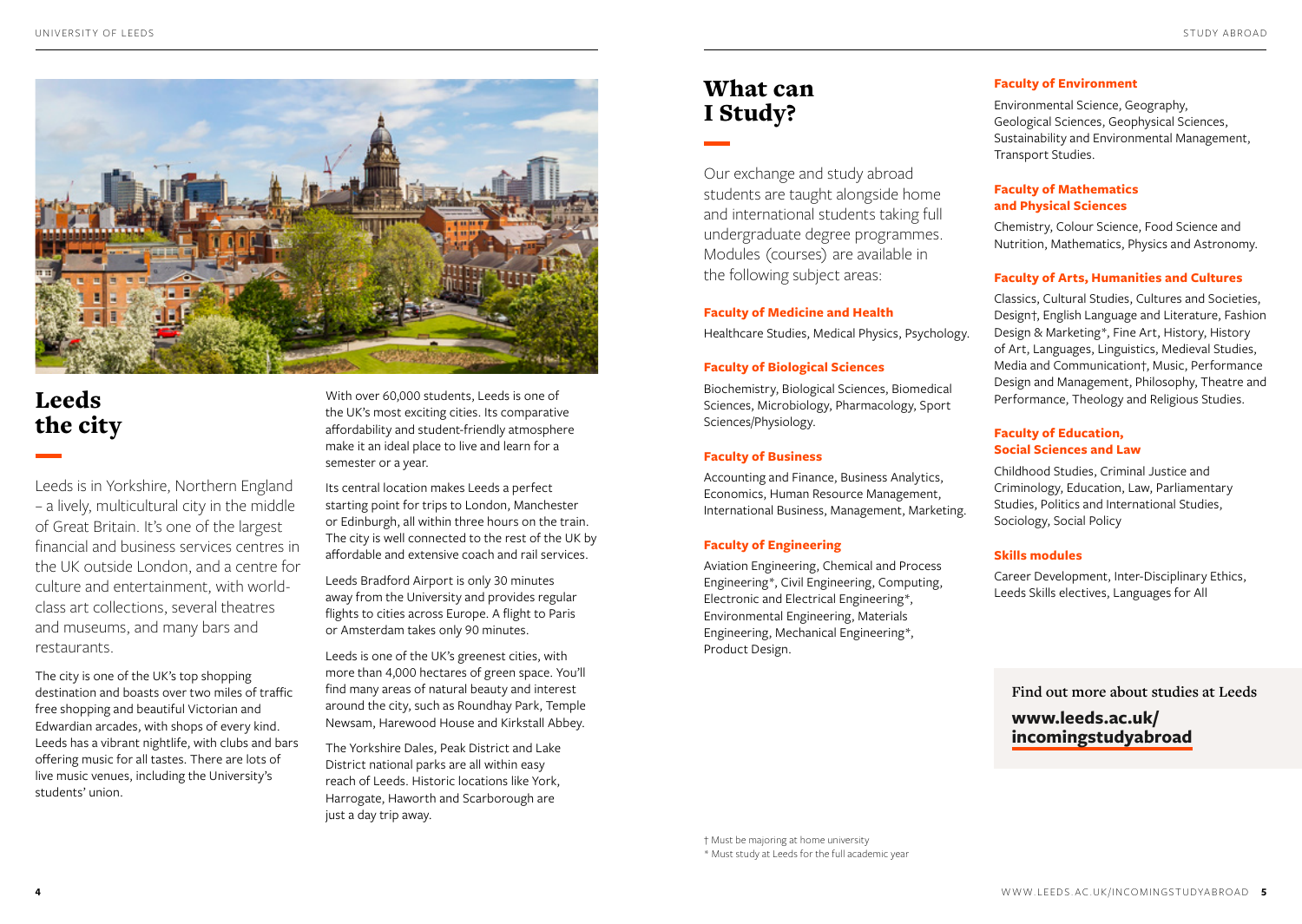### Entry requirements

For entry in either September 2021 or January 2022, applicants must have completed at least one year of study and be in good academic standing at their home university, with a grade of Upper Second Class (UK system), GPA of 3.0 (US system), 5.5 (Australian system) or equivalent. Some subject areas will expect to see a portfolio of work before accepting applicants onto particular modules, for example Studio Fine Art, Design and Music Performance.



*"Going to the University of Leeds has proven to be about so much more than education. Getting out of my comfort zone and exploring the city, country and myself has forced me to become more conscious and globally aware."*

> **Grace Schafer Northern Arizona University**

#### **Language requirements**

If English isn't the main language of your home country then applicants are required to submit evidence of their level of English language. The entry requirement is IELTS 6.0 (overall), with 5.5 in each component, or equivalent qualification.

However some teaching schools have higher language requirements (IELTS 6.5 overall with 6.0 in each component or equivalent qualification), including Business, English, Fine Art, History of Art and Cultural Studies, Linguistics, Law, Media and Communication, Philosophy, Politics and International Studies.

Full details about language requirements and English language courses can be found at **[www.leeds.ac.uk/incominglanguages](http://www.leeds.ac.uk/incominglanguages)**

These requirements are correct at time of going to print. Please check the website for any updates. **[www.leeds.ac.uk/incomingstudyabroad](http://www.leeds.ac.uk/incomingstudyabroad)**

### **English language programme and Study Abroad/Exchange**

Applicants who want to take an English language course before their semester or year of study should apply via the Study Abroad Office for a combined English Language and Study Abroad Programme. Applicants may be required to submit a Secure English Language Test certificate and may be restricted to Level 1 and 2 modules during their semester or year of study.

Applicants study English in the Language Centre, then complete a semester or year of regular modules. There are a number of entry points depending on the academic calendar at your home institution and your level of English.

Applicants meeting the English language requirements but wishing to improve their English can also take English language modules at the Language Centre during their regular semester or year of study.

### Application procedure

Exchange students must first be nominated by their home institution. All applicants should then complete an online application form, accessed from the Study Abroad website.

#### **As part of the process you must also upload your supporting documents:**

- an official transcript from your home institution
- a description of the grading system at your home institution
- a copy of the personal information page of your passport
- if necessary, evidence of English language ability.

#### **Fee-paying Study Abroad Programme**

The University welcomes applications from students applying directly onto the Study Abroad programme and paying tuition fees directly to the University of Leeds. Students can choose to study for one semester or the full academic year.

Please contact the Study Abroad Office for information about current tuition fees.

#### **Application deadlines**

#### **Non-European applicants**

To apply for semester 1 or a full year (semesters 1 and 2) the starting month is September, with a deadline for application of 31 March.

#### **European applicants**

To apply for semester 1 or a full year (semesters 1 and 2) the starting month is September, with a deadline for application of 30 April.

#### **All applicants**

To apply for semester 2 the starting month is January, with a deadline for application of 31 October.



#### **Accommodation**

The University offers a wide range of catered and self-catered accommodation for a range of budgets **[www.leeds.ac.uk/incomingprepare](http://www.leeds.ac.uk/incomingprepare )**

New international students are guaranteed University accommodation if the application deadline is met.

For information on accommodation deadlines for the year of your entry vist **[www.leeds.ac.uk/accommodationdates](http://www.leeds.ac.uk/accommodationdates)**

**For more details visit**

**[www.leeds.ac.uk/](http://www.leeds.ac.uk/incomingaboutstudyabroad) [incomingaboutstudyabroad](http://www.leeds.ac.uk/incomingaboutstudyabroad)**